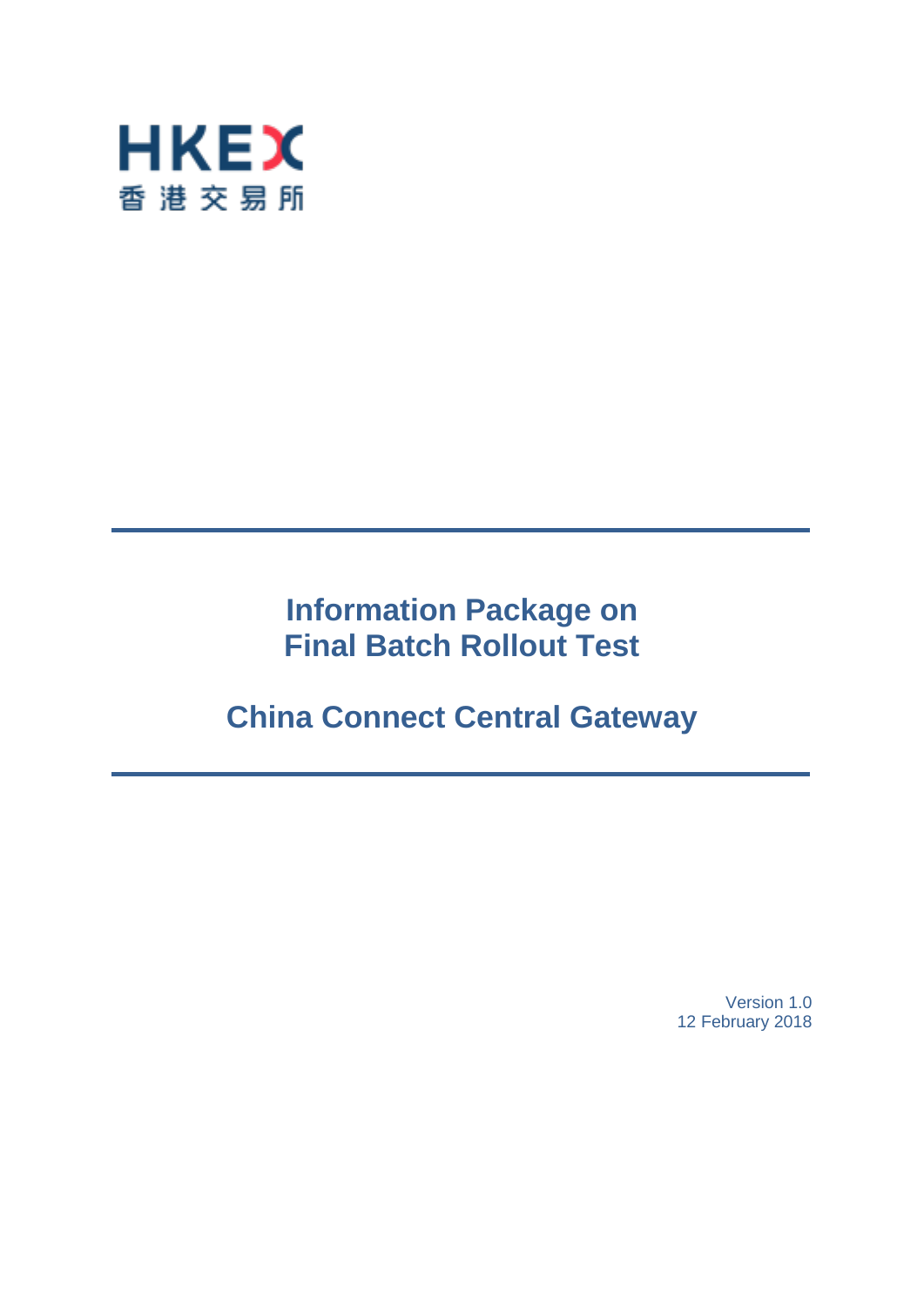# **IMPORTANT INFORMATION**

The information contained in this document is for general informational purposes only and does not constitute an offer, solicitation or recommendation to buy or sell any securities or to provide any investment advice or service of any kind. This document is not directed at, and is not intended for distribution to or use by, any person or entity in any jurisdiction or country where such distribution or use would be contrary to law or regulation or which would subject Hong Kong Exchanges and Clearing Limited ("**HKEX**"), The Stock Exchange of Hong Kong Limited ("**SEHK**"), Hong Kong Securities Clearing Company Limited ("**HKSCC**"), Shenzhen Stock Exchange ("**SZSE**"), Shanghai Stock Exchange ("**SSE**") and China Securities Depository and Clearing Corporation Limited ("**ChinaClear**") (together, the "**Entities**", each an "**Entity**"), or any of their affiliates, or any of the companies that they operate, to any registration requirement within such jurisdiction or country.

No section or clause in this document may be regarded as creating any obligation on the part of any of the Entities. Rights and obligations with regard to the trading, clearing and settlement of any securities effected on the SZSE, SSE and SEHK, including through the Shenzhen-Hong Kong Stock Connect or the Shanghai-Hong Kong Stock Connect (together "**Stock Connect**"), shall depend solely on the applicable rules of the relevant exchanges and clearing houses, as well as the applicable laws, rules and regulations of Mainland China and Hong Kong.

Although the information contained in this document is obtained or compiled from sources believed to be reliable, none of the Entities guarantee the accuracy, validity, timeliness or completeness of the information or data for any particular purpose, and the Entities and the companies that they operate shall not accept any responsibility for, or be liable for, errors, omissions or other inaccuracies in the information or for the consequences thereof. The information set out in this document is provided on an "as is" and "as available" basis and may be amended or changed in the course of implementation of Stock Connect. It is not a substitute for professional advice which takes account of your specific circumstances and nothing in this document constitutes legal advice. HKEX and its subsidiaries shall not be responsible or liable for any loss or damage, directly or indirectly, arising from the use of or reliance upon any information provided in this document.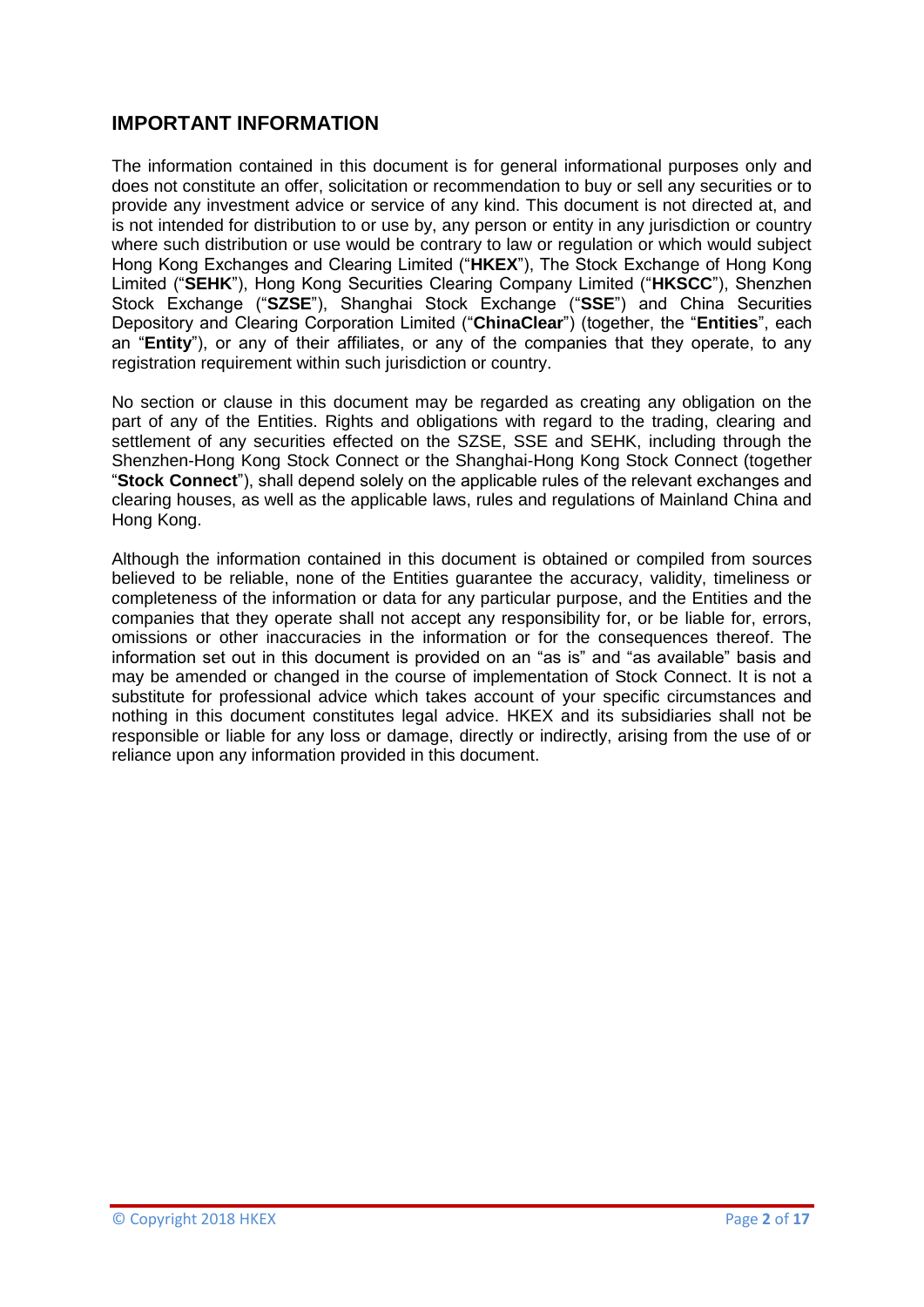# **Table of Contents**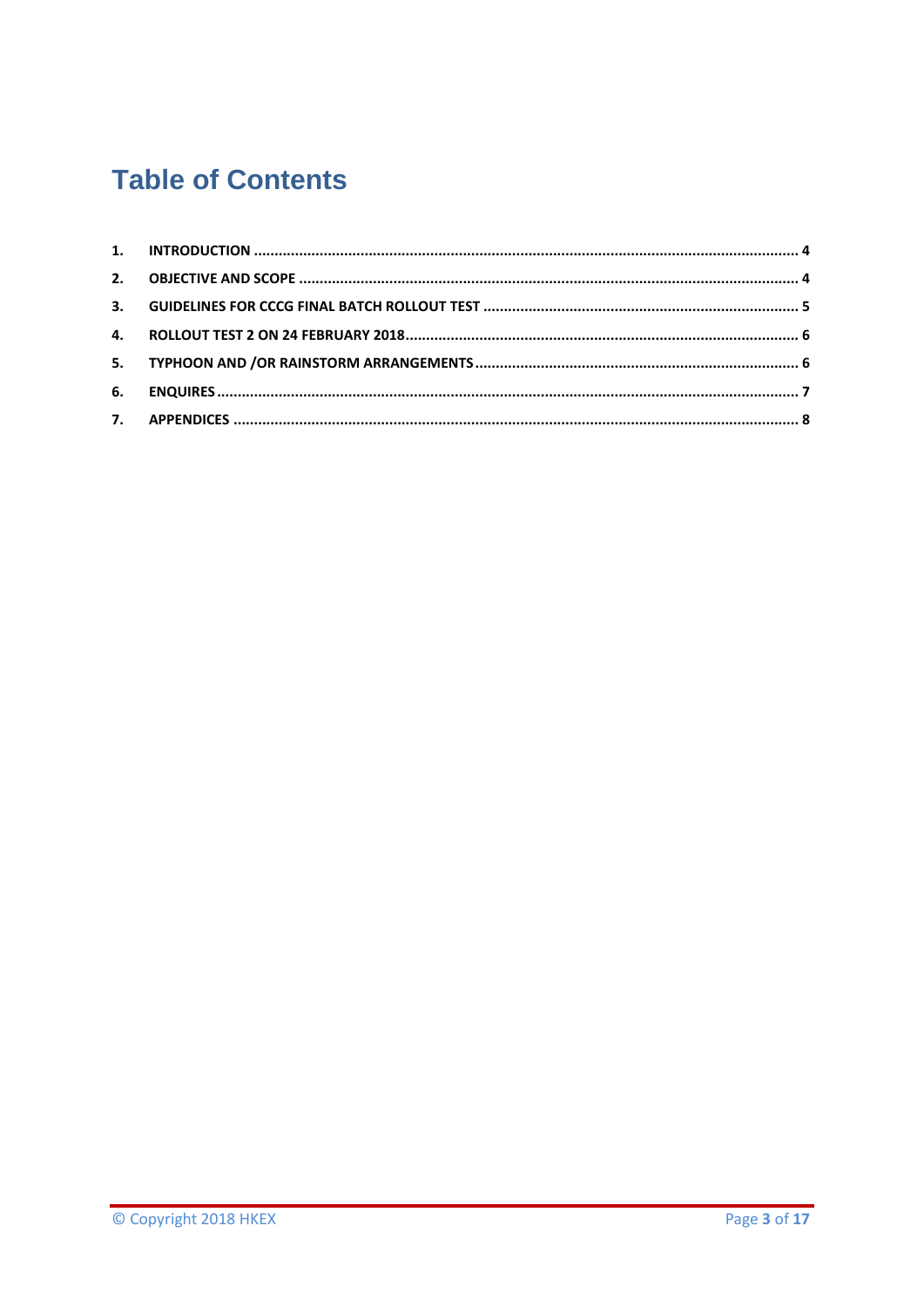### <span id="page-3-0"></span>**1. Introduction**

HKEX China Connect Central Gateway ("CCCG") is a new market access gateway which is implemented based on Orion Central Gateway ("OCG") model for HK Securities Market to provide a consistent interface to China Connect Exchange Participants ("CCEPs"). CCCG is used for connection between Broker Supplied System ("BSS") and China Stock Connect System ("CSC"), and order routing to mainland stock exchange(s). Through a phased migration, CCCG aims to replace the existing China Connect Open Gateway ("CCOG"). CCCG has been launched on 17 July 2017 successfully.

To facilitate a smooth transition from CCOG to CCCG, HKEX started additional Final Batch enrollment in November 2017. Simulator test and End-to-End test were subsequently organized for enrolled CCEPs using their BSS to verify that they have successfully implemented the interface protocol requirements and other system changes for using the CCCG. This document provides details on the final set of onboarding activities in which Final Batch CCCG users who have successfully completed the preparatory and conformance tests are required to participate should they wish to join CCCG Final Batch production launch.

## <span id="page-3-1"></span>**2. Objective and Scope**

The on-boarding activities in focus here comprise Rollout Test 1 (RT1) and Rollout Test 2 (RT2) to be conducted during designated week-ends of January and February 2018 (Saturday) as listed below:

| <b>Test</b>                                                                                               | <b>Date</b>                       | <b>Time</b>        | <b>Objectives</b>                                                                                                                                                                                                                                                                                                                                                                                                                                                                    |
|-----------------------------------------------------------------------------------------------------------|-----------------------------------|--------------------|--------------------------------------------------------------------------------------------------------------------------------------------------------------------------------------------------------------------------------------------------------------------------------------------------------------------------------------------------------------------------------------------------------------------------------------------------------------------------------------|
| RT <sub>1</sub><br>(Completed)                                                                            | 27 <sup>th</sup> January<br>2018  | $09:15 -$<br>11:30 | 1. To enable CCEPs to test and ensure<br>setup from their<br>side for<br>the<br>connecting to CCCG<br>production<br>infrastructure at HKEX primary site<br>via SDNet/2 and/or HSN circuits is in<br>proper order.<br>2. To enable CCEPs to verify their<br>from BSS<br>interface<br>to CCCG<br>functions normally by performing<br>normal trading activities<br>3. To enable CCEPs to verify their BSS<br>throughput capacity and performance<br>using the CCCG sessions for trading |
| RT <sub>2</sub><br>(Mandatory<br>for those who<br>did not<br>successfully<br>complete the<br>previous RT) | 24 <sup>th</sup> February<br>2018 | $09:15 -$<br>12:00 | 1. To enable CCEPs to verify their BSS<br>capability for handling CCCG site<br>failover<br>2. To provide another opportunity for<br>CCEPs to verify their interface from<br>BSS to CCCG, verify their BSS<br>throughput capacity and performance<br>using the CCCG sessions for trading                                                                                                                                                                                              |

Final batch CCCG users who have not participated in RT1 or failed the test during RT1 are required to participate in and satisfactorily complete the RT2 and return positive test result. They are then arranged to rollout of CCCG in production.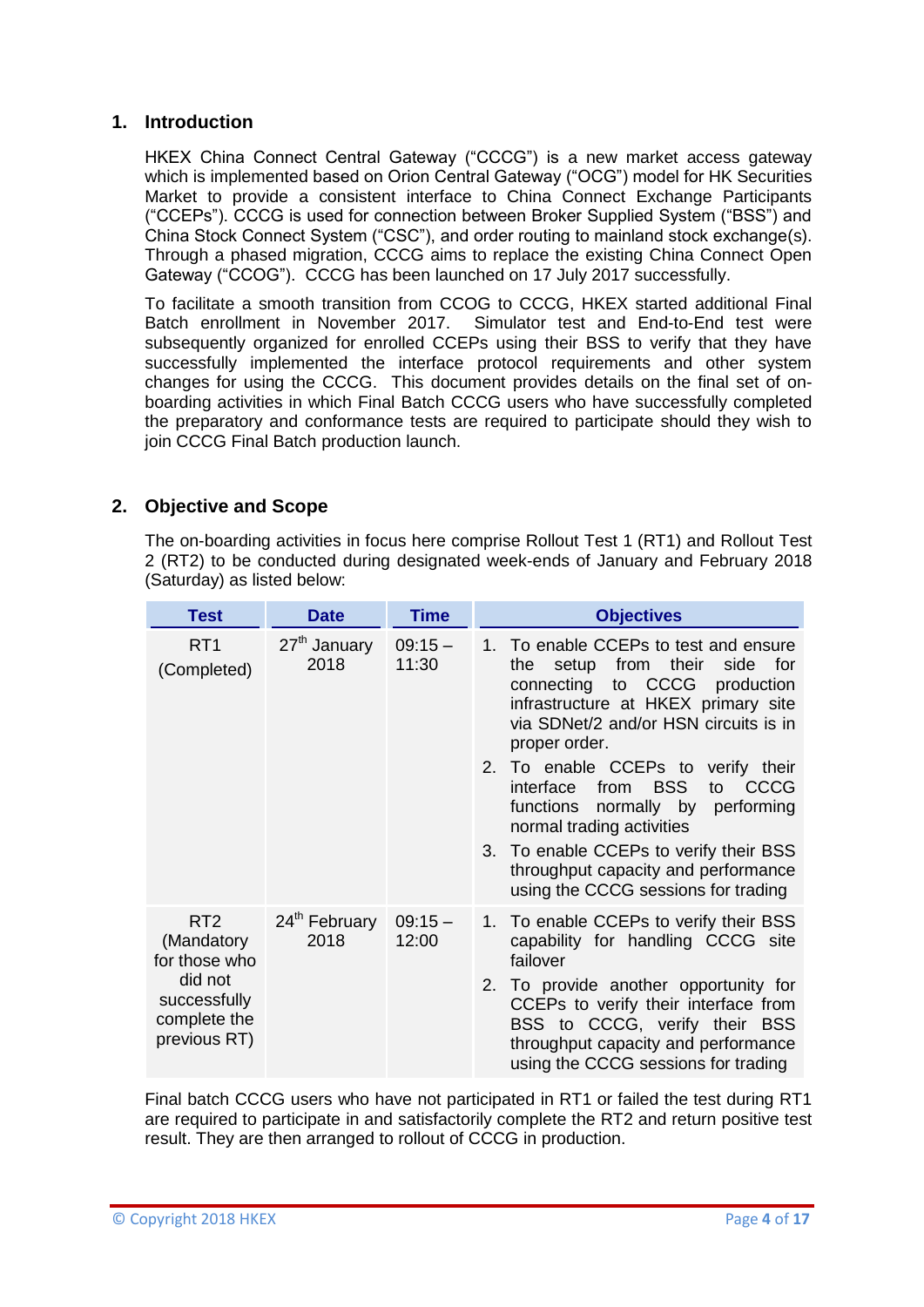## <span id="page-4-0"></span>**3. Guidelines for CCCG Final Batch Rollout Test**

All enrolled Final Batch CCEPs are requested to make note of the following important points when they take part in the RT2:

#### Before the RT2

- a. CCEPs must complete the CCCG offline simulator test and end-to-end test to verify the readiness of their BSS software with positive result prior to participation in the RT2.
- b. **CCEPs are required to submit the booking form** (see **Appendix A**) and provide us with the information on designated contact person in case if needed to receive HKEX's email under emergency situation (if any).
- c. CCEPs should download the latest information package from the [Technical](http://www.hkex.com.hk/mutual-market/stock-connect/reference-materials/technical-documents?sc_lang=en)  [Documents](http://www.hkex.com.hk/mutual-market/stock-connect/reference-materials/technical-documents?sc_lang=en) section at [HKEX mutual market](http://www.hkex.com.hk/Mutual-Market/Stock-Connect?sc_lang=en) website prior to conducting the RT2.

#### Testing Securities and Shareholdings

- d. Security Database to be used in the RT2 and shareholdings in SSE and SZSE eligible securities assigned to CCEPs for testing purpose are detailed in **Appendix D**.
- e. CCEPs who rely on market data vendors for providing price updates should liaise with their respective market data vendors for providing the services during the RT2. It should be noted that HKEX Orion Market Data Platform – China Connect (Securities) (OMD-CC) will also operate during the RT2.
- f. Real-time price data of Northbound ("NB") test securities will be available from the Market Data Portal after market open till market close during the RT2. URL of the portal is:<http://203.78.5.160/MDP>

#### During / After the RT2

- g. **ALL** the applied CCCG and China Connect Drop-Copy sessions will be turned on in the RT2. CCOGs will also be turned on if EPs still have throttle and broker number assigned to CCOGs after transferring throttle to CCCG sessions. CCEPs should disconnect their BSS from CCOG if such BSS will not participate in RT2.
- h. CCEPs must ensure that the correct version of BSS software be activated before connecting to CSC. After the RT2, CCEPs must ensure that fallback of BSS software and/or back-office systems(s), where applicable, to current production version is successfully completed so that there is no interruption to their trading activities on the following trading day. CCEPs are reminded to back up their BSS production databases before the RT2 so that the database can be restored after the test to safeguard data integrity for the following trading day.
- i. It will simulate CCCG primary site failure and failover to backup site around 10:30.
- j. CCEPs must sign on **ALL** subscribed CCCG session(s) and China Connect Drop-Copy session(s) by using the assigned Comp ID and testing password "Ab123456".
- k. CCEPs participating in Shenzhen-Hong Kong and Shanghai-Hong Kong Stock Connect are required to input orders for SZSE & SSE securities via their applied CCCG session(s).
- l. CCEPs implementing/supporting short selling function must input at least 1 short selling order for each of Shenzhen and Shanghai market.
- m. CCEPs implementing/supporting pre-trade checking function for institutional investor ID (II ID) must input at least 1 II ID sell order for each of Shenzhen and Shanghai market. Buy order is optional.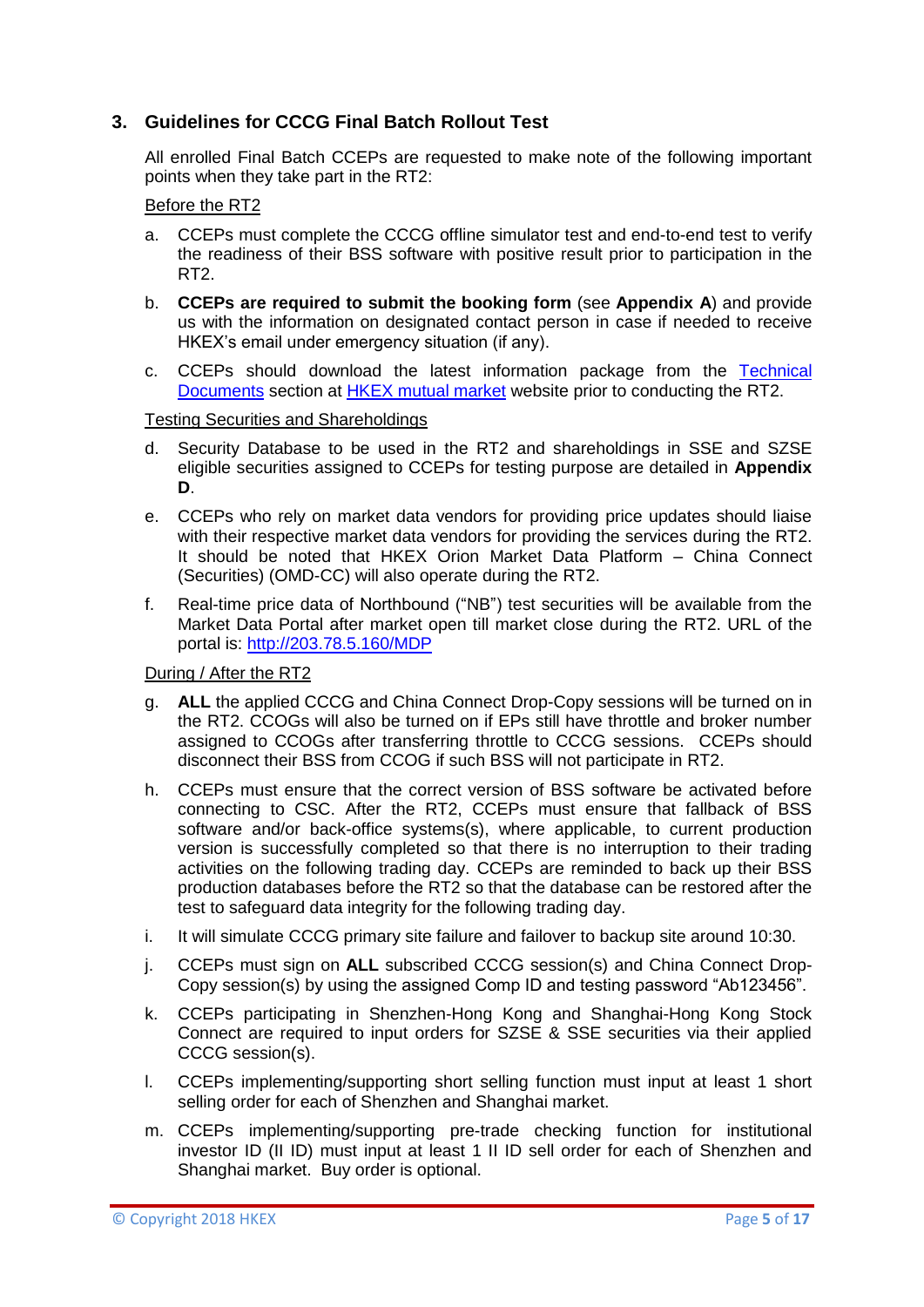CCEPs already rolled out pre-trade checking function for II ID, please use the II ID opened at or before 22 February 2018.

CCEPs supported but not yet rolled out pre-trade checking function for II ID, dummy II ID will be separately issued to the relevant CCEPs.

- n. After completion of RT2, CCEPs who are mandatory to participate in the RT2 must return the feedback form of the RT2 to HKEX on or before the specified date.
- o. One 5-minute Volume Test session is scheduled in the RT2 to assist CCEPs using CCCG session in verifying their system throughput capacity and performance.
- p. CCEPs trading through CCCG sessions should monitor the performance of their systems during the volume test session to see whether there is any issue with their BSS, especially in handling maximum entitled throughput capacity.
- q. Check orders and / or trades received from the China Connect Drop-Copy session applied.
- r. Trade file and other files applicable for NB trading will be available for download from the nominated folder, specially designated for testing, through the [Electronic](https://www.ecp.hkex.com.hk/logon.aspx)  [Communication Platform](https://www.ecp.hkex.com.hk/logon.aspx) (ECP).

### <span id="page-5-0"></span>**4. Rollout Test 2 on 24 February 2018**

Below is the timetable for reference:

| Time                    | <b>Session</b>                                                                                                    |
|-------------------------|-------------------------------------------------------------------------------------------------------------------|
| $09:10^{Note1} - 09:25$ | <b>Opening Call Auction</b>                                                                                       |
| $09:25^{Notel} - 10:31$ | Morning Continuous Auction (including one 5-minute Volume<br>Test session starting from 10:00)                    |
| 10:30                   | Simulated CCCG primary site failure                                                                               |
| 11:30                   | CCCG at backup site is ready for connection from BSS                                                              |
| $11:45 - 12:01$         | Afternoon Continuous Auction (CSC/CCCG system will be<br>failover to backup site during the period 10:30 - 11:30) |
| 12.05                   | Day Close                                                                                                         |

Note 1

*CSC will start to accept China Connect orders few minute(s) before the commencement of trading session(s) of SSE and SZSE. However, the CSC, SSE and SZSE will only process China Connect orders input when the Opening Call Auction Session commences at 9:15 or Morning Continuous Auction Session commences at 9:30 or when the Afternoon Continuous Auction Session commences at 11:45 according to SSE/SZSE timetable.*

### <span id="page-5-1"></span>**5. Typhoon and /or Rainstorm Arrangements**

CCEPs are requested to note the following arrangement should typhoon or rainstorm be encountered on the day of RT2.

- a. In case Typhoon Signal No. 8 or above and / or Black Rainstorm Warning is issued or continues to be issued anytime from 7:00am to 9:00am, the activity of the day will be cancelled and will not be resumed for the rest of the day.
- b. In case Typhoon Signal No. 8 or above is issued after 9:00am, the activity of the day will be terminated 15 minutes thereafter.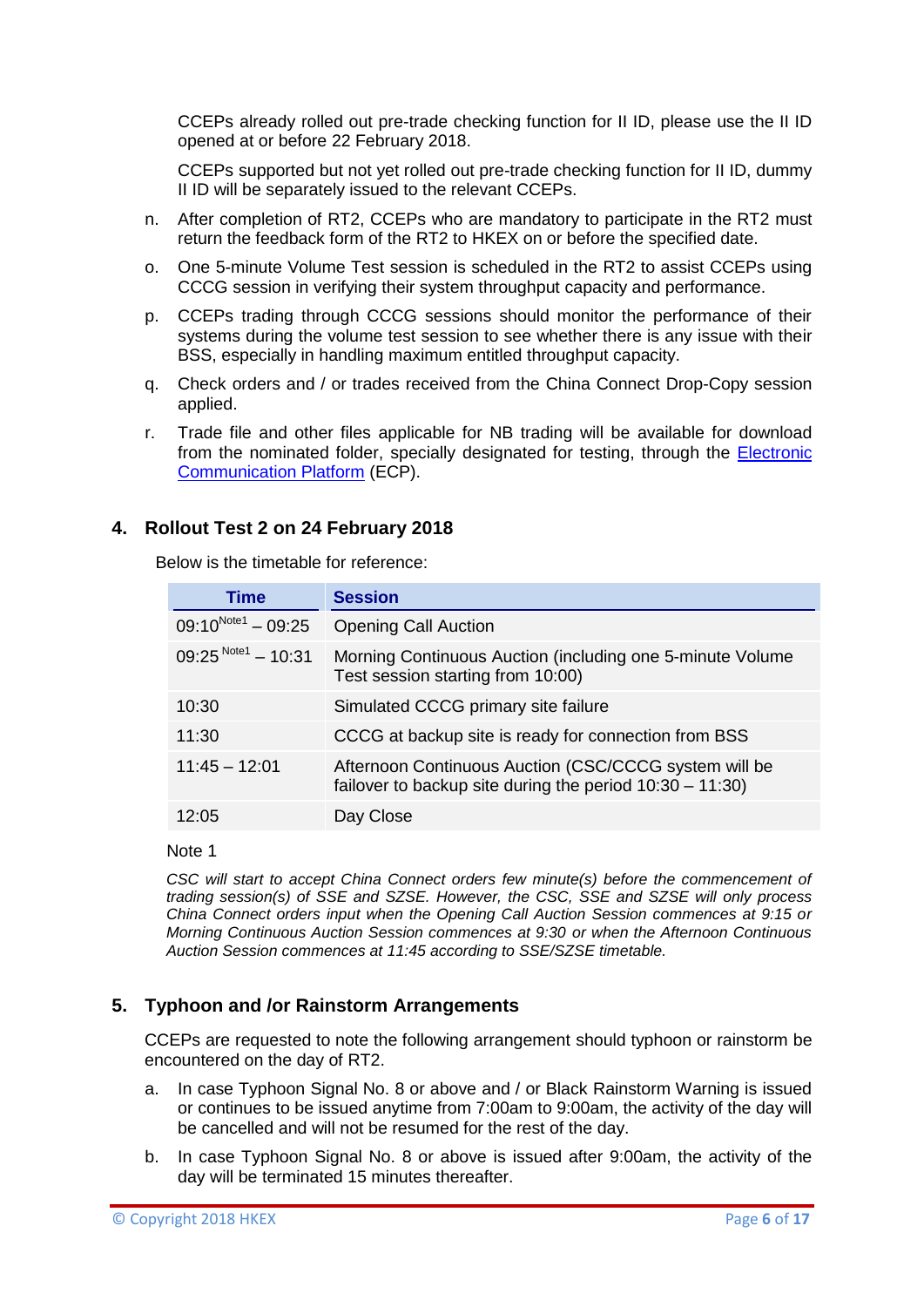c. In case Black Rainstorm Warning is issued after 9:00am, the activity of the day will continue until completion.

In any case, all participating CCEPs should complete the appropriate day-end works including file/database backup and restoration, system restoration/fallback and so on to ensure there will be no interruption on the next trading day.

### <span id="page-6-0"></span>**6. Enquires**

For queries and/or further clarification on the CCCG RT2, please contact us by e-mail to [OTPC@hkex.com.hk.](mailto:OTPC@hkex.com.hk)

Alternately, you may contact HKEX by phone at the following numbers:

- Participant General Enquiry Hotline at 2840-3626 for general issue
- BSS Support Team at 2840-3351 for technical enquiry
- HKEX-IS Team at 2211-6558 for OMD-CC enquiry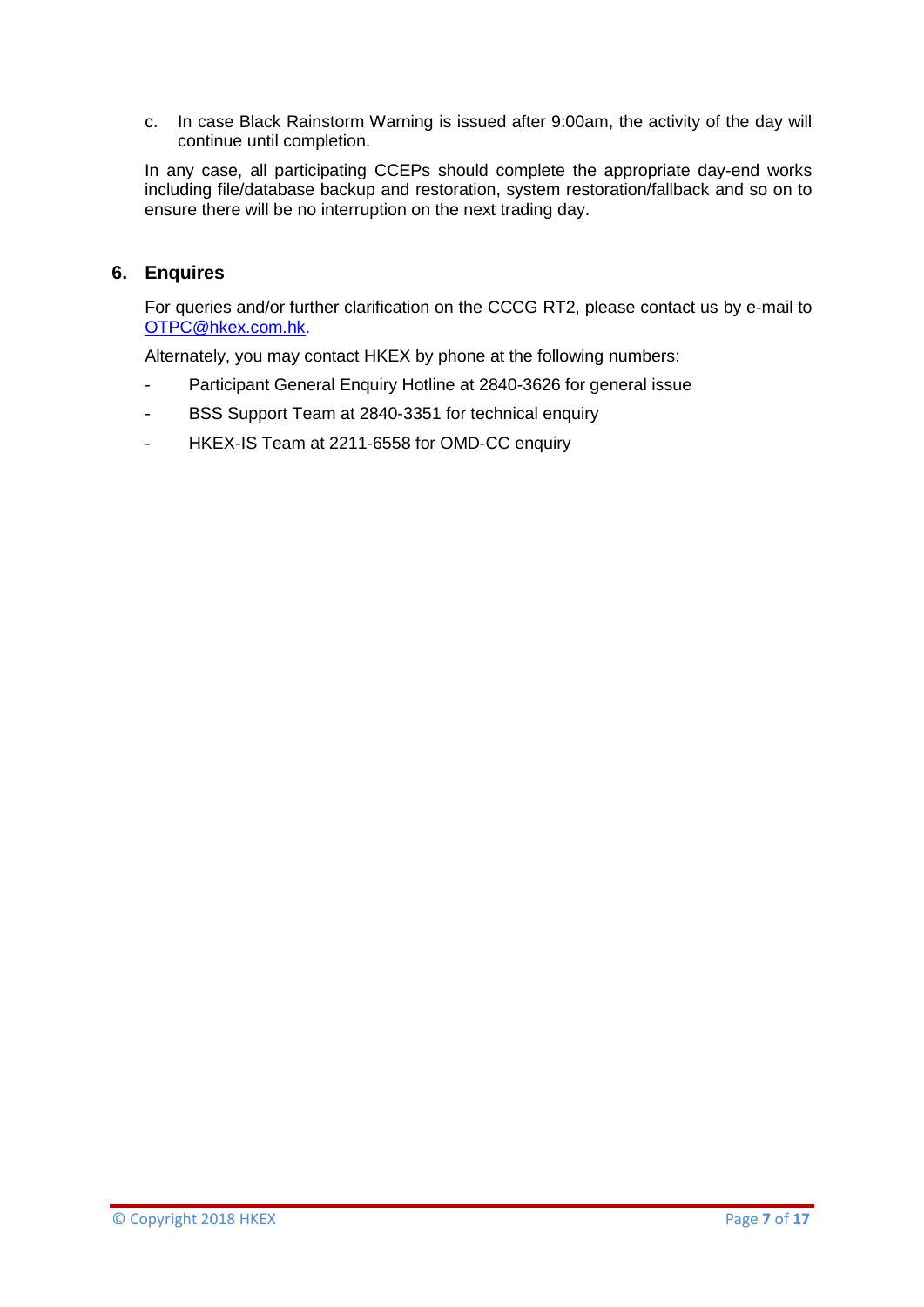## <span id="page-7-0"></span>**7. Appendices**

- **Appendix A Designated Contact Person for Final Batch CCCG Rollout Test 2**
- **Appendix B Activity Rundown for Final Batch CCCG Rollout Test 2**
- **Appendix C Feedback Form**
- **Appendix D Testing Stocks and Stock Balances**
- **Appendix E Notes on Order Input**
- **Appendix F Privacy Policy Statement**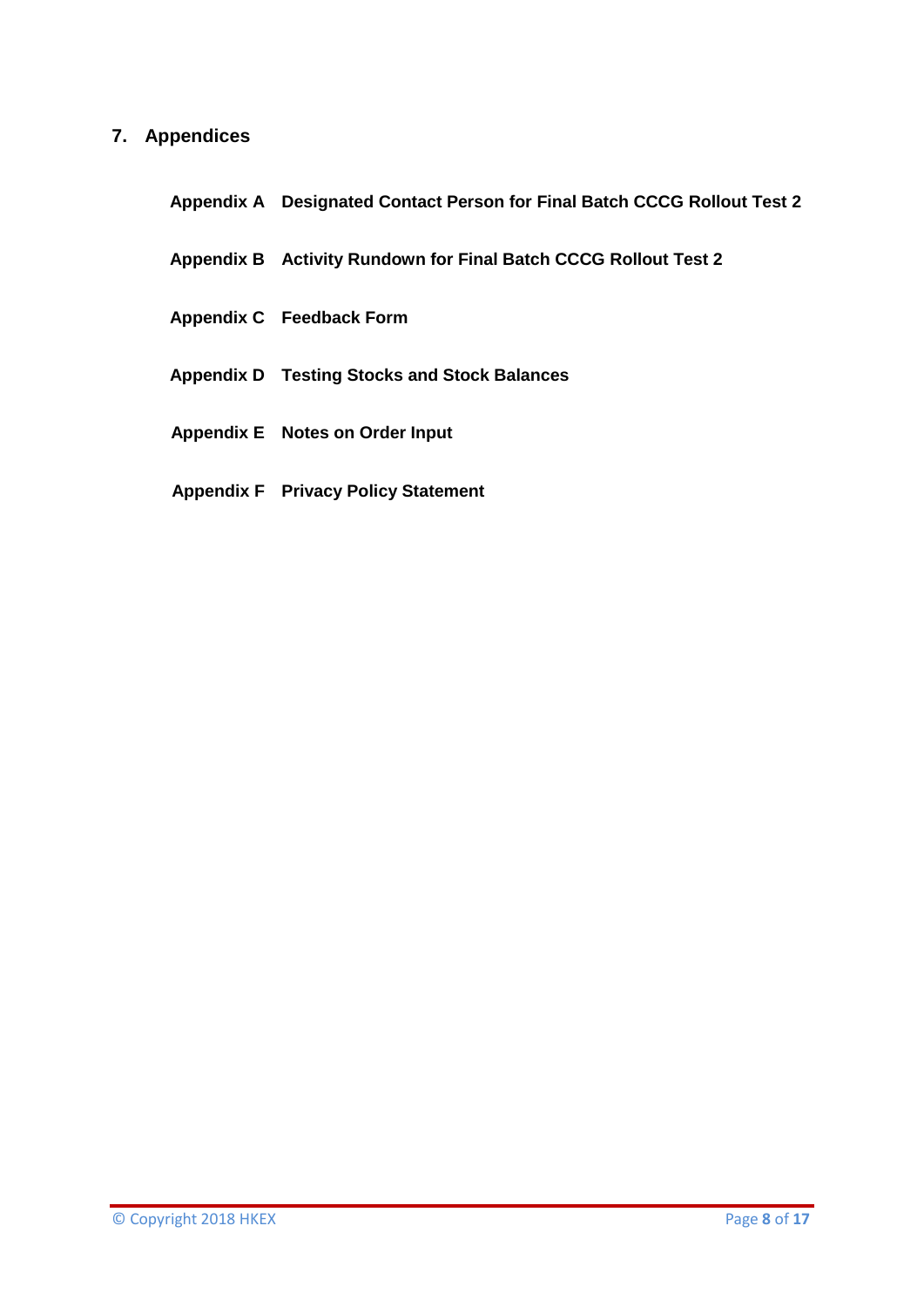**Appendix A** *Submission deadline: on or before 14 February 2018*

## **Designated Contact Person for Final Batch CCCG Rollout Test 2 on 24 February 2018**

#### **Notes:**

- 1. CCCG Final Batch CCEPs/ Potential CCEPs are required to complete and return this booking form to HKEX by fax at **2521 7899** or by email to [OTPC@hkex.com.hk](mailto:OTPC@hkex.com.hk) on or before **14 February 2018** to provide the information on designated contact person in case if needed to receive HKEX's email under emergency situation.
- 2. Upon receipt of the enrollment form, HKEX will send email confirmation to the email address of the contact person provided below prior to RT.
- 3. For enquiry, please contact our Participant General Enquiry Hotline **2840-3626**.

| <b>Exchange Participant Information</b> |                  |                      |  |
|-----------------------------------------|------------------|----------------------|--|
| <b>Participant Name</b>                 |                  |                      |  |
|                                         |                  |                      |  |
| Primary Contact Person*                 | Mobile Phone No. | <b>Email Address</b> |  |
| Secondary Contact Person*               | Mobile Phone No. | <b>Email Address</b> |  |

*\*Under emergency situation, HKEX's announcement will be sent to the above designated contact person's email address.*

| <b>Exchange Participant Confirmation</b> |                                                                                                                                                                                                                              |  |  |
|------------------------------------------|------------------------------------------------------------------------------------------------------------------------------------------------------------------------------------------------------------------------------|--|--|
|                                          | We confirm to participate in CCCG Final Batch Rollout Test on 24 February 2018 and<br>request HKEX to turn on all our production / new CCCG Session(s), China Connect Drop-<br>Copy session(s) and CCOG/BSS (if applicable). |  |  |

*By signing below, we consent to the processing of personal data in accordance with the Privacy Policy Statement included in Appendix F of this Information Package.*

| Signature of Responsible<br>Officer with Company Chop | Date |
|-------------------------------------------------------|------|
| Name of Responsible Officer                           |      |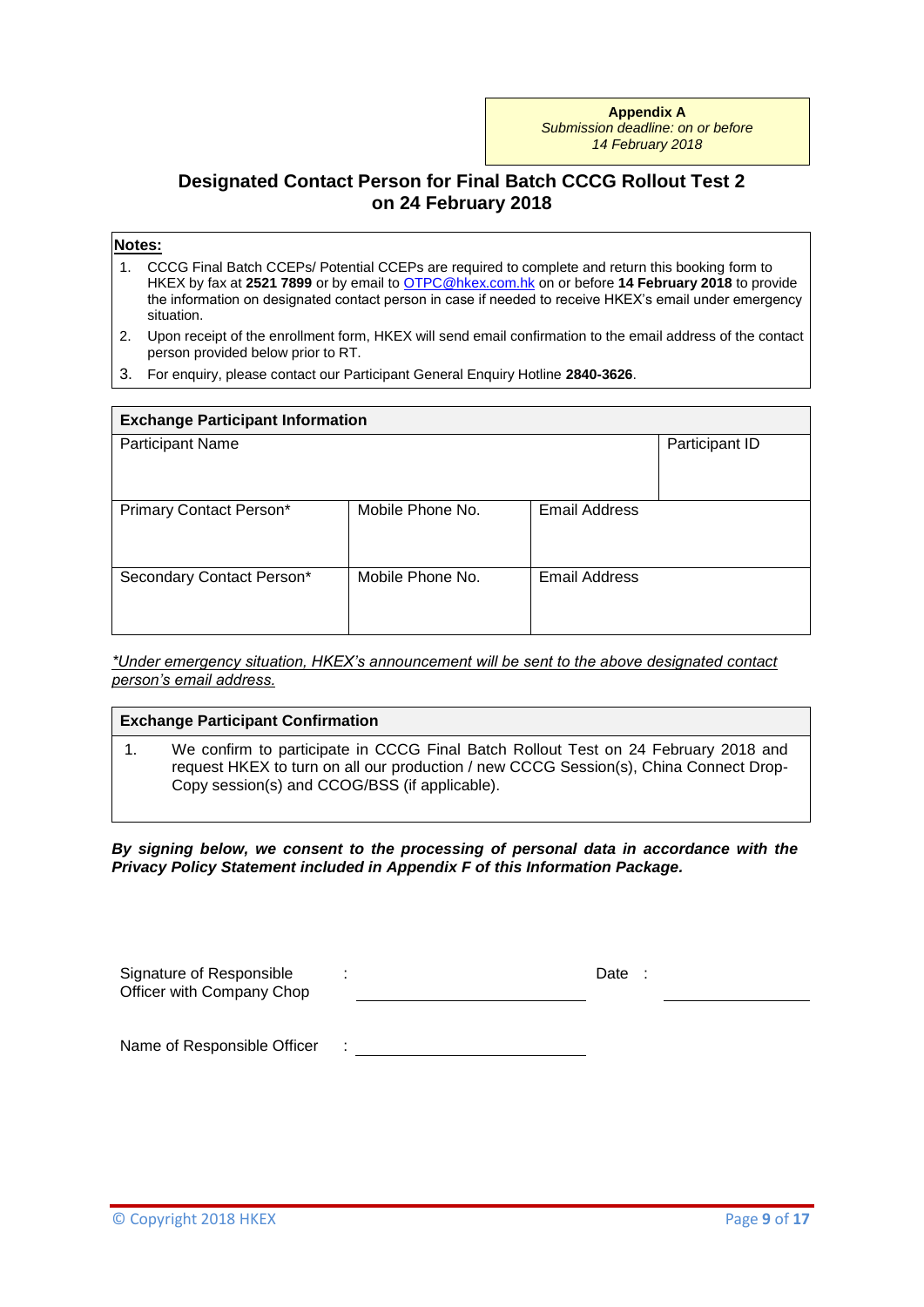

# **Activity Rundown**

**for Final Batch CCCG Rollout Test 2 on 24 February 2018**

| <b>Time</b>                               | <b>Activities of CSC (Northbound Trading)</b>                                                                                                                                                                                                                                                                                  |  |  |
|-------------------------------------------|--------------------------------------------------------------------------------------------------------------------------------------------------------------------------------------------------------------------------------------------------------------------------------------------------------------------------------|--|--|
| Friday (23 February 2018)                 |                                                                                                                                                                                                                                                                                                                                |  |  |
| After 17:00                               | $\Box$ For all CCCG/BSS sessions, ensure change, if any, to network configuration<br>is properly completed.                                                                                                                                                                                                                    |  |  |
|                                           | Ensure all CCCG/BSS components and CCOG/BSS components (including<br>⊔                                                                                                                                                                                                                                                         |  |  |
|                                           | network routers & CCOG servers) are powered on after trading hours.<br>Ensure the production database of in-house / back-office systems are<br>u.                                                                                                                                                                              |  |  |
|                                           | properly backed-up.<br>$\Box$ For those BSS which are not going to participate in the test, ensure that each                                                                                                                                                                                                                   |  |  |
|                                           | of these BSS is not connected to the CCOG, to avoid receiving the testing<br>data.                                                                                                                                                                                                                                             |  |  |
|                                           | $\Box$ For all existing production BSS, please do not input any next day requests<br>after trading hours on Friday (i.e., requests intended for submission to CSC<br>on the following trading day, since next day requests will be submitted to CSC<br>during the RT2 and will not be available on the following trading day). |  |  |
|                                           | <b>Saturday (24 February 2018)</b>                                                                                                                                                                                                                                                                                             |  |  |
| Before 09:00                              | <b>Logon to CSC Host</b>                                                                                                                                                                                                                                                                                                       |  |  |
|                                           | For CCCG and China Connect Drop-Copy Sessions:                                                                                                                                                                                                                                                                                 |  |  |
|                                           | Connect to ALL applied CCCG and China Connect Drop-Copy Sessions,<br>ப<br>logon ALL the applied sessions by using the assigned Comp ID and testing<br>password "Ab123456".                                                                                                                                                     |  |  |
|                                           | For CCOG/BSS :                                                                                                                                                                                                                                                                                                                 |  |  |
|                                           | $\Box$ Perform trading system logon by using production trader ID and testing<br>password "123456".                                                                                                                                                                                                                            |  |  |
| <b>Opening Call Auction</b>               |                                                                                                                                                                                                                                                                                                                                |  |  |
| $09:10 -$                                 | ❏<br>The opening call auction session of SSE/SZSE will run from 09:15 - 09:25.                                                                                                                                                                                                                                                 |  |  |
|                                           | ❏<br>Simulate real-life trading activities (in terms of order input, pattern and volume)<br>and refer to Appendix E for Notes on Order Input.                                                                                                                                                                                  |  |  |
|                                           | ❏<br>Take note of the saleable quantities of eligible stocks on hand with reference<br>to Appendix D.                                                                                                                                                                                                                          |  |  |
|                                           | Note :                                                                                                                                                                                                                                                                                                                         |  |  |
|                                           | CSC will start to accept China Connect orders from 9:10. However, these orders<br>will only be processed according to the timetable of SSE/SZSE.                                                                                                                                                                               |  |  |
| <b>Morning Continuous Auction Session</b> |                                                                                                                                                                                                                                                                                                                                |  |  |
| $09:30 -$                                 | The continuous auction session of SSE/SZSE will run from 09:30 - 10:30.<br>ப                                                                                                                                                                                                                                                   |  |  |
|                                           | ❏<br>Simulate real-life trading activities (in terms of order input, pattern and volume)<br>and refer to Appendix E for Notes on Order Input.                                                                                                                                                                                  |  |  |
|                                           | Take note the saleable quantities of eligible stock on hand.<br>⊔                                                                                                                                                                                                                                                              |  |  |
|                                           | CCEPs implement/support short selling function :                                                                                                                                                                                                                                                                               |  |  |
|                                           | Input at least 1 short selling order for SZSE security and 1 short selling order for<br>u                                                                                                                                                                                                                                      |  |  |
|                                           | SSE security.                                                                                                                                                                                                                                                                                                                  |  |  |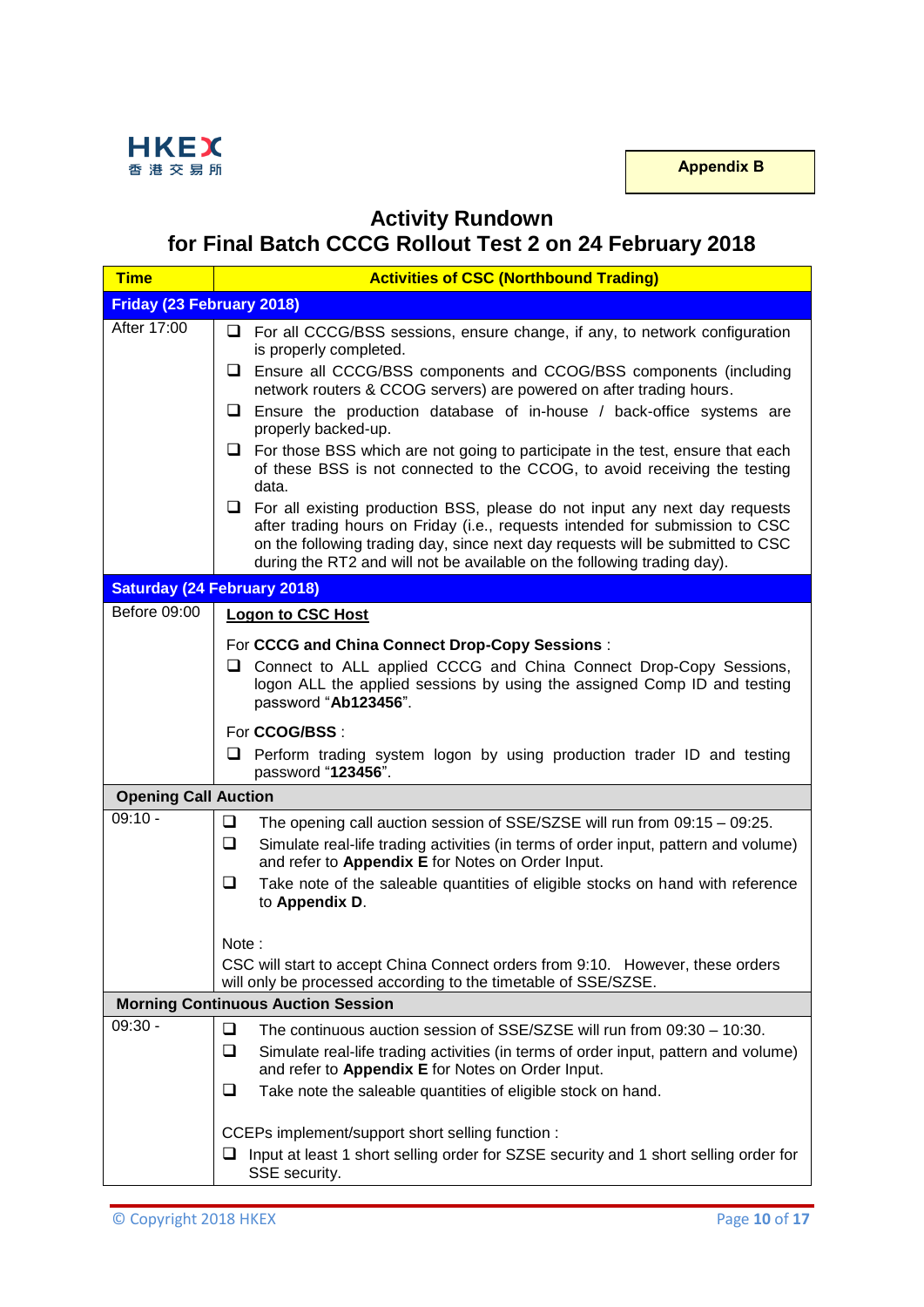|                                        | CCEPs implement/support Pre-trade checking for institutional investor function :<br>□<br>Input at least 1 sell order for SZSE security and 1 sell order for SSE security<br>with II ID. For buy order, input of IIID is optional.<br>Note:<br>$\Box$<br>CSC will accept China Connect orders from 9:25 to 10:31. However, these<br>orders will only be processed according to the timetable of SSE/ SZSE. |
|----------------------------------------|-----------------------------------------------------------------------------------------------------------------------------------------------------------------------------------------------------------------------------------------------------------------------------------------------------------------------------------------------------------------------------------------------------------|
| <b>Volume Test Session</b>             |                                                                                                                                                                                                                                                                                                                                                                                                           |
| $10:00 -$<br>10:05                     | ❏<br>Input orders using all the throttles available for the CCCG session and CCOG<br>for the entire 5 minutes.                                                                                                                                                                                                                                                                                            |
|                                        | $\Box$<br>CCEPs should report immediately any irregularities identified during the<br>Volume Test Session to HKEX.                                                                                                                                                                                                                                                                                        |
|                                        | Simulated CCCG Primary Site Failure and Failover to Backup Site                                                                                                                                                                                                                                                                                                                                           |
| At about<br>10:30                      | $\Box$ EPs should pay attention to HKEX's announcement of the contingency<br>arrangement via email sent to the contact person specified by EP on the<br>booking form (Appendix A).                                                                                                                                                                                                                        |
|                                        | <b>CCCG and CSC Trading Restart at Backup Site</b>                                                                                                                                                                                                                                                                                                                                                        |
| 11:30                                  | Logon to CSC Host<br>For CCCG and China Connect Drop-Copy Sessions:<br>❏<br>Connect to Backup site CCCG and logon using the assigned Comp ID and                                                                                                                                                                                                                                                          |
|                                        | same password used before the site failover.                                                                                                                                                                                                                                                                                                                                                              |
|                                        | For CCOG/BSS :<br>$\Box$<br>Perform trading system logon by using production trader ID and same<br>password used before the site failover.                                                                                                                                                                                                                                                                |
|                                        | ❏<br>Checked trades matched during suspension of CSC, and reconcile cancelled,<br>matched and outstanding orders.                                                                                                                                                                                                                                                                                         |
|                                        | <b>Afternoon Continuous Auction Session</b>                                                                                                                                                                                                                                                                                                                                                               |
| $11:45 -$                              | SSE:<br>The continuous auction session of SSE will run from 11:45 - 12:00.<br>⊔                                                                                                                                                                                                                                                                                                                           |
|                                        | <u>SZSE :</u><br>$\Box$<br>The continuous auction session of SZSE will run from 11:45 - 11:57.<br>❏<br>Closing Call Auction will run from 11:57 - 12:00.                                                                                                                                                                                                                                                  |
|                                        | <u>SSE/SZSE :</u><br>❏<br>Simulate real-life trading activities (in terms of order input, pattern and volume)<br>and refer to Appendix E for Notes on Order Input.<br>Take note the saleable quantities of eligible stock on hand.<br>⊔                                                                                                                                                                   |
|                                        |                                                                                                                                                                                                                                                                                                                                                                                                           |
|                                        | Note:<br>❏<br>CSC will start accept China Connect orders from 11:45 to 12:01. However,                                                                                                                                                                                                                                                                                                                    |
|                                        | these orders will only be processed according to the timetable of SSE/ SZSE.                                                                                                                                                                                                                                                                                                                              |
| <b>Exchange</b><br><b>Intervention</b> | 12:01                                                                                                                                                                                                                                                                                                                                                                                                     |
| Day Close                              | 12:05                                                                                                                                                                                                                                                                                                                                                                                                     |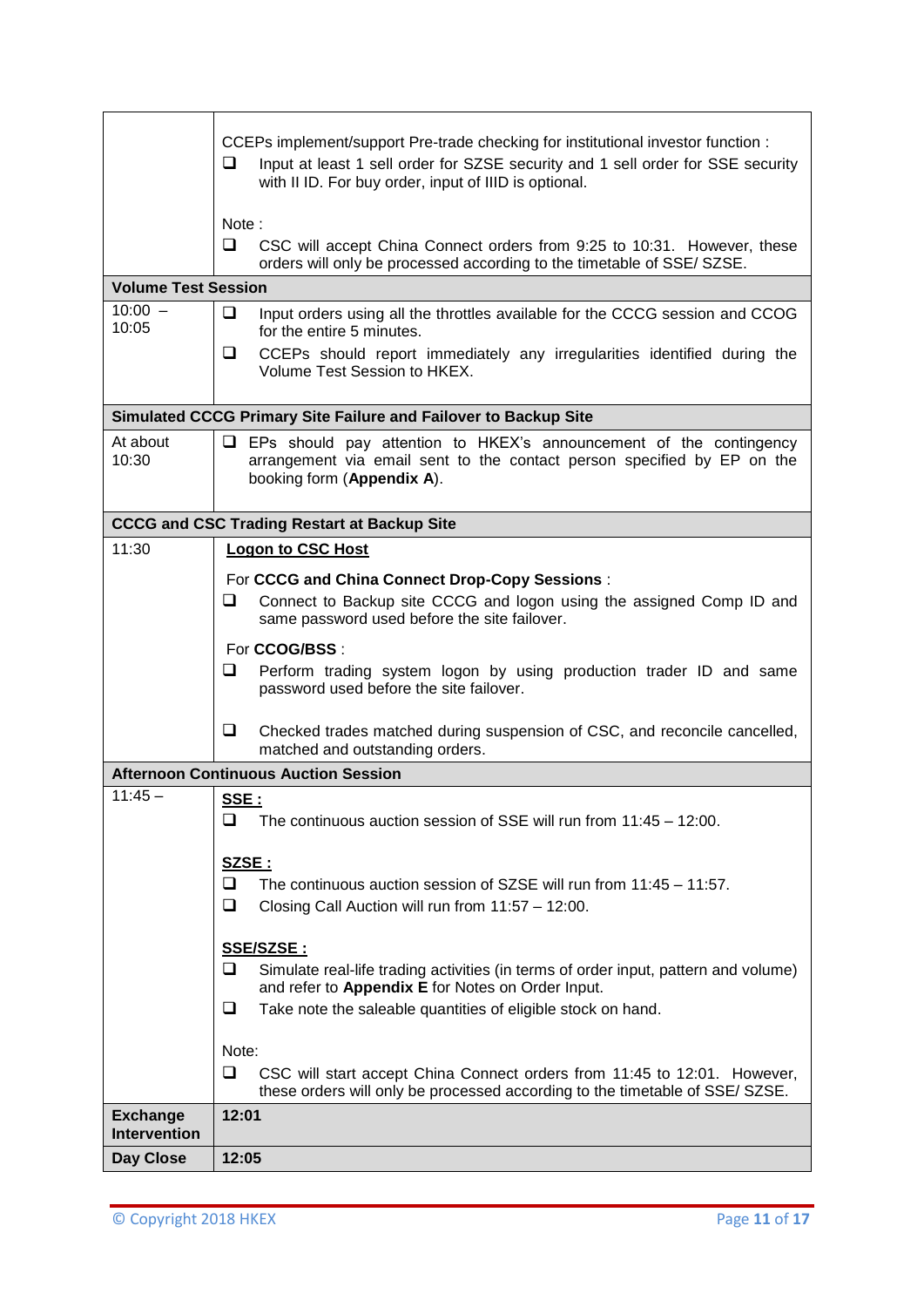| $12:05 -$                            | For CCCG and China Connect Drop-Copy Sessions:                                                                                                                                                                 |  |  |
|--------------------------------------|----------------------------------------------------------------------------------------------------------------------------------------------------------------------------------------------------------------|--|--|
|                                      | Logout and terminate CCCG and China Connect Drop-Copy sessions.<br>ப                                                                                                                                           |  |  |
|                                      | Perform end-of-trading procedures, if any, to ensure database integrity.<br>ப                                                                                                                                  |  |  |
|                                      | $\Box$ Clean up the transaction data (e.g. orders and trades) entered during this test<br>from BSS (if applicable).                                                                                            |  |  |
|                                      | For CCOG/BSS:                                                                                                                                                                                                  |  |  |
|                                      | Perform any day-end processes to ensure database integrity.                                                                                                                                                    |  |  |
|                                      | $\Box$ Perform trader permanent sign off.                                                                                                                                                                      |  |  |
|                                      | Clean up the transaction data (e.g. orders and trades) entered during this test<br>ப<br>from BSS (if applicable).                                                                                              |  |  |
|                                      | $\Box$ After the RT2, CCEPs are also reminded to clean up the next day requests, if<br>any, to ensure that these testing orders will not be carried forward to the<br>production on the following trading day. |  |  |
|                                      | $\Box$ Leave all CCOG/BSS and CCCG/BSS components powered-on throughout the<br>weekend.                                                                                                                        |  |  |
|                                      | Download Day-end Trade File and Closing Price File                                                                                                                                                             |  |  |
| $12:30 -$<br>16:00                   | Download the following file by using production user ID with "TO" user group (i.e.<br>user ID of MXXXXXTOXXX) and production password through Electronic<br>Communication Platform (ECP) :                     |  |  |
|                                      | Trade file for SSE/SZSE (from 12:30) and check the accuracy of trade details.<br>❏                                                                                                                             |  |  |
|                                      | ❏<br>Closing price file for SSE/SZSE securities (from 13:00).                                                                                                                                                  |  |  |
|                                      | <b>Complete and Return Feedback Form</b>                                                                                                                                                                       |  |  |
| Before 18:00,<br>26 February<br>2018 | Complete and return the Feedback Form (Appendix C) to HKEX by fax (Fax No.:<br>2521-7899 or 2868-5223) or by email to <b>OTPC@hkex.com.hk.</b>                                                                 |  |  |
|                                      |                                                                                                                                                                                                                |  |  |

*Note: CCEPs who do not follow the testing guidelines or conduct frivolous activities during the Rollout Test will be suspended from further participation in the Rollout Test without prior notice.*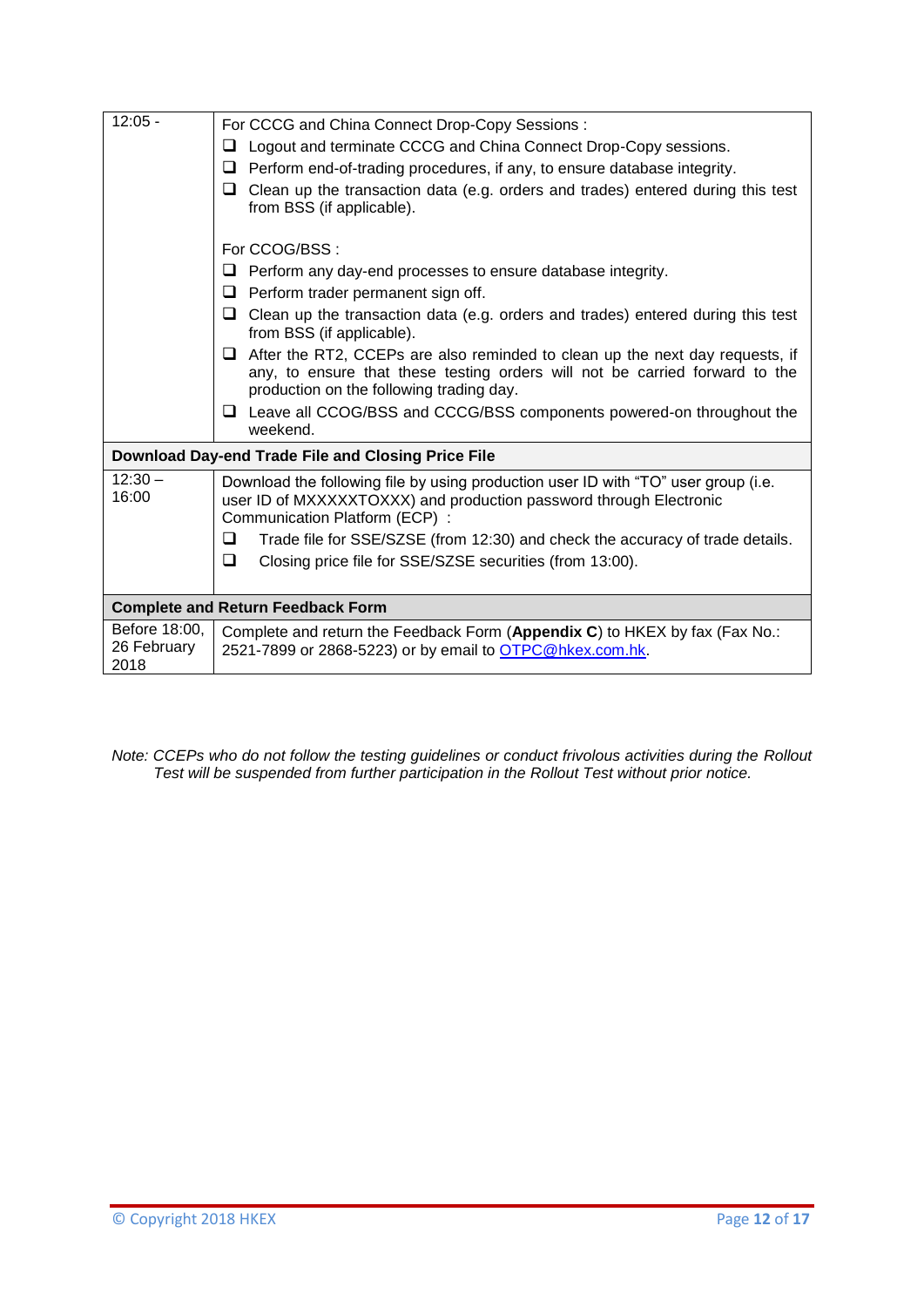

#### **Feedback Form for Final Batch CCCG Rollout Test on 24 February 2018 (RT2)**

#### **Notes :**

- 1. Please complete both Sections I and II of this form.
- 2. **Upon completion, please return the form to HKEX by Fax (fax nos.: 2521-7899 or 2868- 5223) or by Email to** [OTPC@hkex.com.hk](mailto:OTPC@hkex.com.hk) **on or before 26 February 2018**
- 3. For enquiry, please contact our Participant General Enquiry Hotline at 2840-3626

#### **Section I Exchange Participant Information**

| <b>Participant Name</b> | Participant ID |
|-------------------------|----------------|
| <b>Contact Person</b>   | Contact No.    |

#### **Section II Exchange Participant Feedback** *(please tick the appropriate boxes)*

| 1. |        | Did your CCCG trading session(s) encounter any unresolved connectivity or logon issues<br>during the Rollout Test?                                  |
|----|--------|-----------------------------------------------------------------------------------------------------------------------------------------------------|
|    | $\Box$ | <b>No</b>                                                                                                                                           |
|    | $\Box$ | Yes, please specify:                                                                                                                                |
| 2. |        | Did your trading session(s)/device(s) experience any system failure or interruption during<br>the Rollout Test?                                     |
|    | $\Box$ | <b>No</b>                                                                                                                                           |
|    | $\Box$ | Yes, please specify:                                                                                                                                |
|    |        |                                                                                                                                                     |
| 3. |        | Did your trading session(s)/device(s) experience any issue in receiving response for any<br>order transactions (especially during the Volume Test)? |
|    | $\Box$ | <b>No</b>                                                                                                                                           |
|    | $\Box$ | Yes, please provide relevant details of the transactions (e.g. transaction time, stock<br>code, order price etc.,) for analysis by HKEX :           |
|    |        |                                                                                                                                                     |
| 4. |        | Did your China Connect Drop-Copy session(s) encounter any unresolved connectivity or<br>logon issues during the Rollout Test?                       |
|    | $\Box$ | Not applicable                                                                                                                                      |
|    | $\Box$ | <b>No</b>                                                                                                                                           |
|    | $\Box$ | Yes, please specify:                                                                                                                                |
|    |        |                                                                                                                                                     |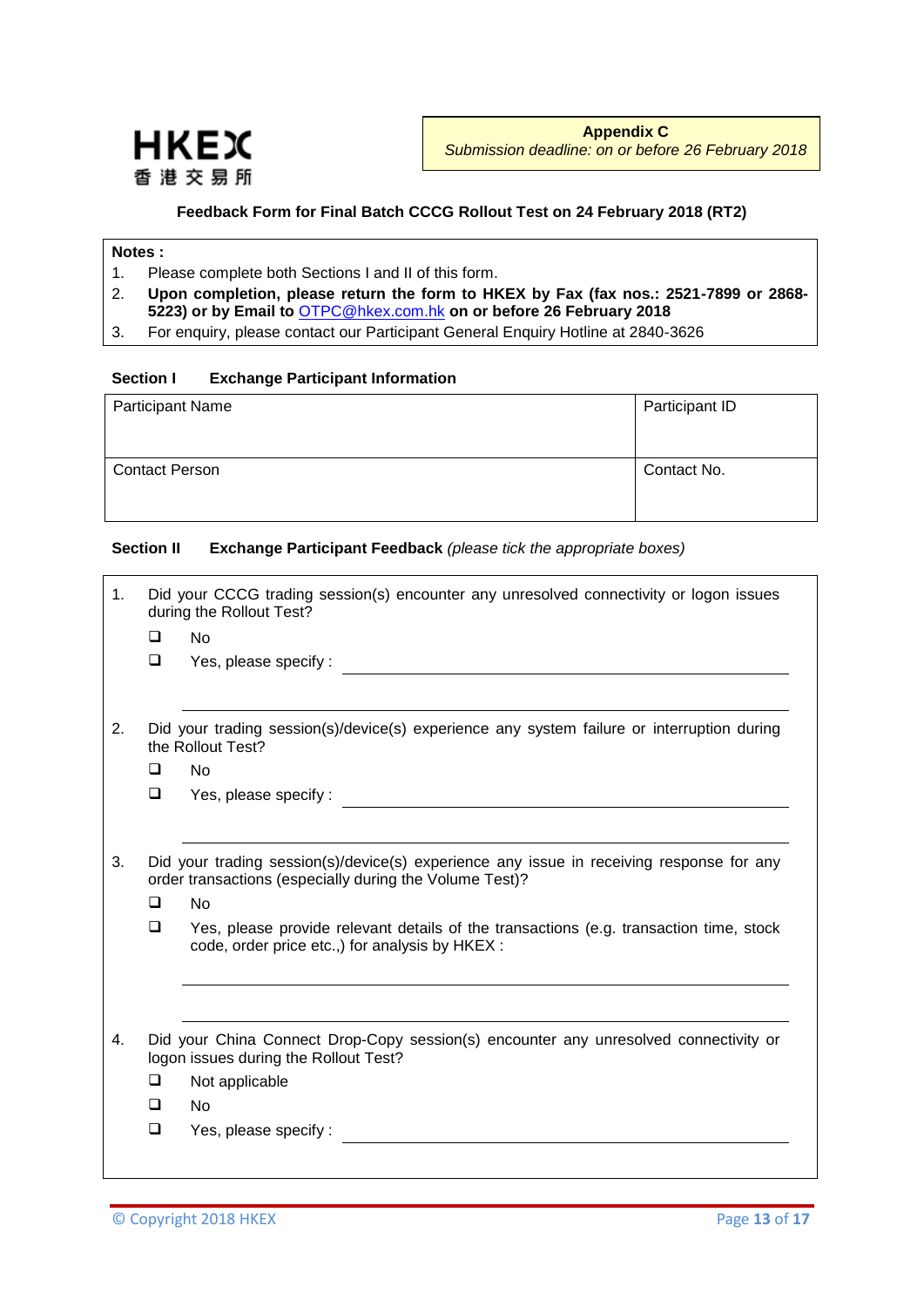| 5. |   | Did your China Connect Drop-Copy session(s) experience any system failure or interruption<br>during the Rollout Test?                                                    |
|----|---|--------------------------------------------------------------------------------------------------------------------------------------------------------------------------|
|    | ❏ | Not applicable                                                                                                                                                           |
|    | □ | <b>No</b>                                                                                                                                                                |
|    | ❏ | Yes, please specify:                                                                                                                                                     |
|    |   |                                                                                                                                                                          |
| 6. |   | For HKEX Orion Market Data Platform - China Connect (Securities) (OMD-CC) subscribers:<br>Did you experience any issue in receiving OMD-CC data during the Rollout Test? |
|    | □ | <b>No</b>                                                                                                                                                                |
|    | □ | Yes, please specify:                                                                                                                                                     |
|    |   |                                                                                                                                                                          |
| 7. |   | If you have further comments about the Rollout Test, please specify below:                                                                                               |
|    |   |                                                                                                                                                                          |
|    |   |                                                                                                                                                                          |
|    |   |                                                                                                                                                                          |
|    |   |                                                                                                                                                                          |
|    |   |                                                                                                                                                                          |
|    |   |                                                                                                                                                                          |

*By signing below, we consent to the processing of personal data in accordance with the Privacy Policy Statement included in Appendix F of this Information Package.*

| Signature of Responsible<br>Officer with Company Chop | ٠ | Date |
|-------------------------------------------------------|---|------|
|                                                       |   |      |
| Name of Responsible Officer                           |   |      |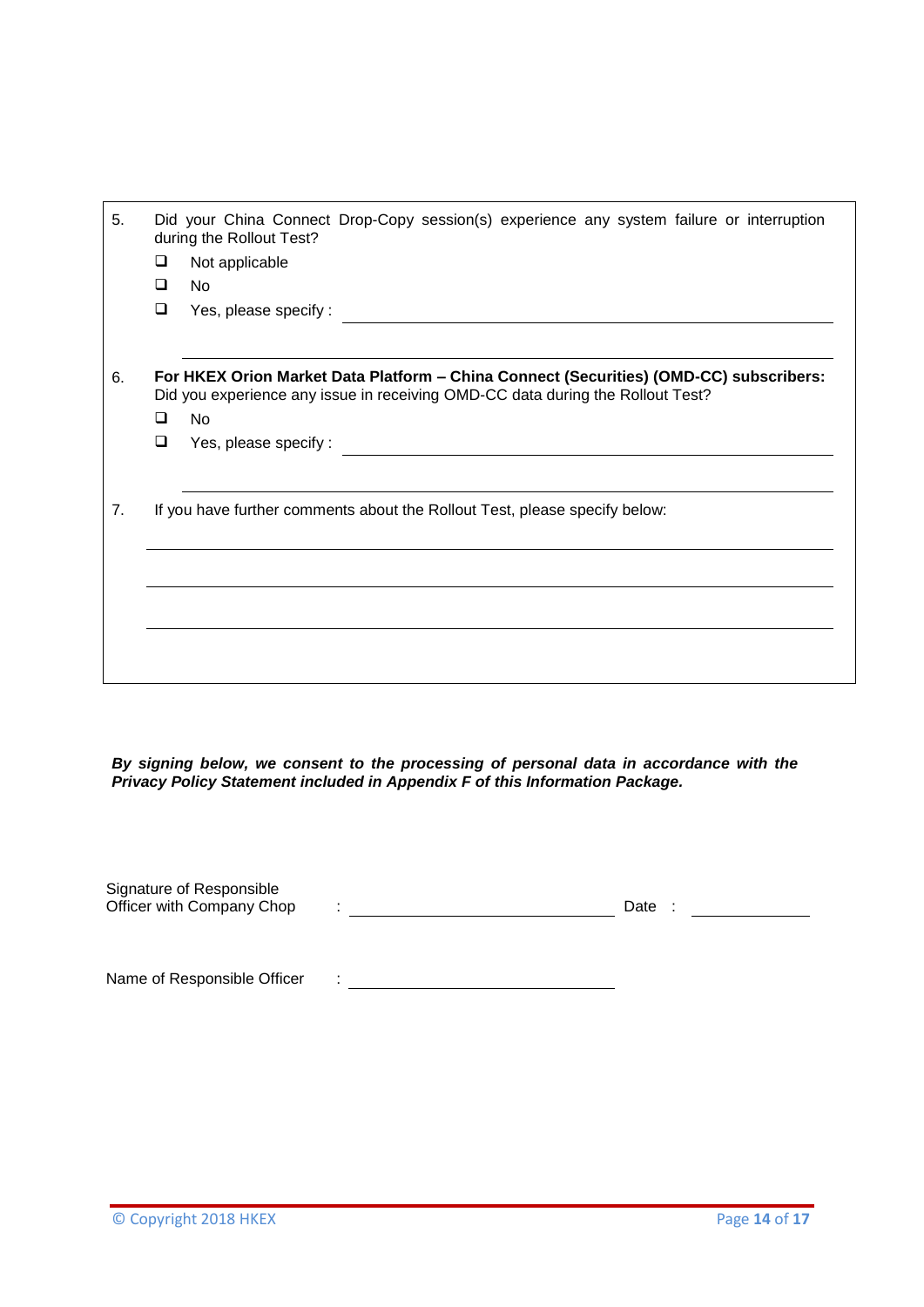### **Testing Stocks and Stock Balances**

#### Security Database for the RT2

CSC : SSE Security database as at market open on 26 February 2018. SZSE Security database as at market open on 26 February 2018. For details, please refer to **[Eligible stocks](http://www.hkex.com.hk/Mutual-Market/Stock-Connect/Eligible-Stocks/View-All-Eligible-Securities?sc_lang=en)** page on HKEX website at **[HKEX mutual market](http://www.hkex.com.hk/Mutual-Market/Stock-Connect?sc_lang=en)** web corner.

#### Pre-set Stock Balances for Northbound Trading

For each CCEP and each Institutional Investor (II) ID allocated to CCEP will have the maximum sellable quantity 5,000 for the following stocks during the RT2.

For each Short Selling Security in the RT2, the maximum number of shares available for short selling is 5,000.

| <b>SSE Stock</b><br>Code  | <b>Stock Code</b><br>Mapping in CCASS | <b>Stock Name</b>                                | Eligible for Short<br>Sell | <b>Stock Balance</b><br>for each EP and<br>II assigned |
|---------------------------|---------------------------------------|--------------------------------------------------|----------------------------|--------------------------------------------------------|
| 600009                    | 90009                                 | SHANGHAI INTERNATIONAL AIRPORT                   | Yes                        | 5,000                                                  |
| 600019                    | 90019                                 | <b>BAOSHAN IRON &amp; STEEL</b>                  | Yes                        | 5,000                                                  |
| 600028                    | 90028                                 | CHINA PETROLEUM AND CHEMICAL                     | Yes                        | 5,000                                                  |
| 600036                    | 90036                                 | CHINA MERCHANTS BANK                             | Yes                        | 5,000                                                  |
| 600066                    | 90066                                 | ZHENGZHOU YUTONG BUS                             | Yes                        | 5.000                                                  |
| 600276                    | 90276                                 | JIANGSU HENGRUI MEDICINE                         | Yes                        | 5,000                                                  |
| 600690                    | 90690                                 | QINGDAO HAIER                                    | Yes                        | 5,000                                                  |
| 600887                    | 90887                                 | <b>INNER MONGOLIA YILI INDUSTRIAL</b>            | Yes                        | 5,000                                                  |
| 600900                    | 90900                                 | CHINA YANGTZE POWER                              | Yes                        | 5,000                                                  |
| 601006                    | 91006                                 | <b>DAQIN RAILWAY</b>                             | Yes                        | 5,000                                                  |
| 601288                    | 91288                                 | AGRICULTURAL BANK OF CHINA                       | Yes                        | 5,000                                                  |
| 601318                    | 91318                                 | PING AN INSURANCE                                | Yes                        | 5,000                                                  |
| 601328                    | 91328                                 | <b>BANK OF COMMUNICATIONS</b>                    | Yes                        | 5,000                                                  |
| 601398                    | 91398                                 | INDUSTRIAL AND COMMERCIAL BANK OF<br>CHINA       | Yes                        | 5,000                                                  |
| 601901                    | 91901                                 | <b>FOUNDER SECURITIES</b>                        | Yes                        | 5,000                                                  |
| 601939                    | 91939                                 | CHINA CONSTRUCTION BANK                          | Yes                        | 5,000                                                  |
| 601988                    | 91988                                 | <b>BANK OF CHINA</b>                             | Yes                        | 5,000                                                  |
| 600567                    | 90567                                 | SHANYING INTERNATIONAL HOLDINGS                  | <b>No</b>                  | 5,000                                                  |
| 603077                    | 93077                                 | SICHUAN HEBANG BIOTECHNOLOGY                     | <b>No</b>                  | 5,000                                                  |
| 603288                    | 93288                                 | FOSHAN HAITIAN FLAVOURING AND FOOD               | <b>No</b>                  | 5,000                                                  |
| <b>SZSE Stock</b><br>Code | <b>Stock Code</b><br>Mapping in CCASS | <b>Stock Name</b>                                | Eligible for Short<br>Sell | <b>Stock Balance</b><br>for each EP and<br>II assigned |
| 000001                    | 70001                                 | <b>PING AN BANK</b>                              | Yes                        | 5,000                                                  |
| 000333                    | 70333                                 | <b>MIDEA GROUP</b>                               | Yes                        | 5,000                                                  |
| 000651                    | 70651                                 | GREE ELECTRIC APPLIANCES INC OF<br><b>ZHUHAI</b> | Yes                        | 5,000                                                  |
| 000725                    | 70725                                 | <b>BOE TECHNOLOGY GROUP</b>                      | Yes                        | 5,000                                                  |
| 000858                    | 70858                                 | WULIANGYE YIBIN                                  | Yes                        | 5,000                                                  |
| 002027                    | 72027                                 | FOCUS MEDIA INFORMATION TECHNOLOGY               | Yes                        | 5,000                                                  |
| 002415                    | 72415                                 | HANGZHOU HIKVISION DIGITAL<br><b>TECHNOLOGY</b>  | Yes                        | 5,000                                                  |
| 002589                    | 72589                                 | <b>REALCAN PHARMACEUTICAL</b>                    | No                         | 5,000                                                  |
| 300124                    | 77124                                 | SHENZHEN INOVANCE TECHNOLOGY                     | Yes                        | 5,000                                                  |
| 300433                    | 77433                                 | <b>LENS TECHNOLOGY</b>                           | No                         | 5,000                                                  |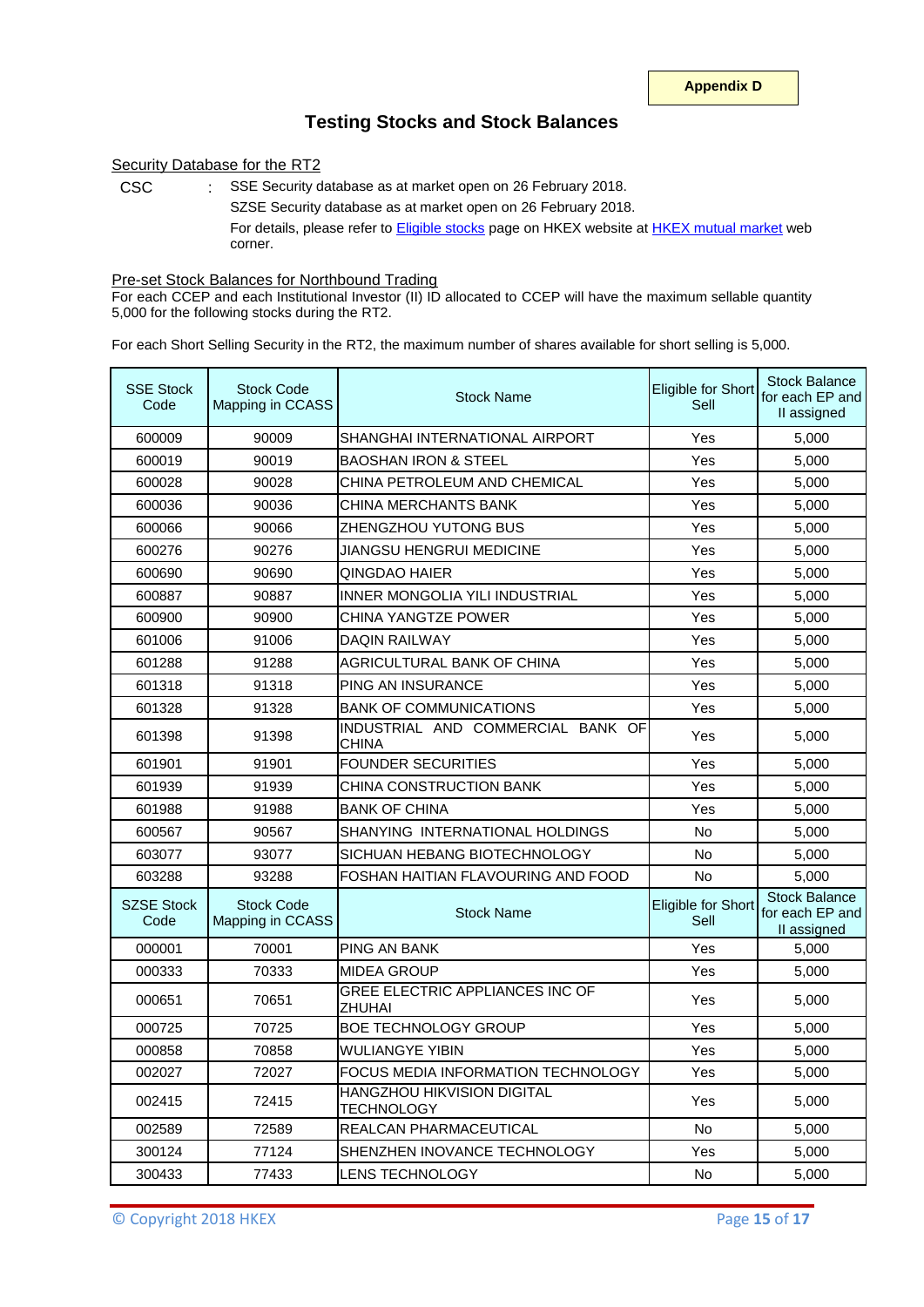**Appendix E**

# **Notes on Order Input for Rollout Test**

The following notes on order input are applicable for Opening Call Auction and Continuous Auction Sessions of Northbound Trading

#### **General**

- 1. Orders to be input should be at prices within +/- 10% from previous closing price.
- 2. Buy orders should not below the current best bid price/ the latest trade price / the previous closing price (as the case may be) by more than 3%.
- 3. Cancel outstanding orders as far as possible.

#### Short Selling Order

- 4. A Short Selling order for a Short Selling Security shall not be input into the CSC at a price lower than the most recent execution price for that Short Selling Security or, if there have been no executed trades for that Short Selling Security on the relevant CSC trading day, the previous closing price for that Short Selling Security.
- 5. Short Selling order must be in multiples of 100 shares.
- 6. Any Short Selling order of a Short Selling Security that, if executed, will cause the 1% daily limit to be exceeded during the course of a CSC trading day will be rejected by the CSC.

#### Sell Order and Buy Order for Pre-Trade Checking Function for Institutional Investors

7. For those supporting pre-trade checking function for institutional investors, input Institutional Investor ID (IIID) for sell orders and, if applicable, buy orders.